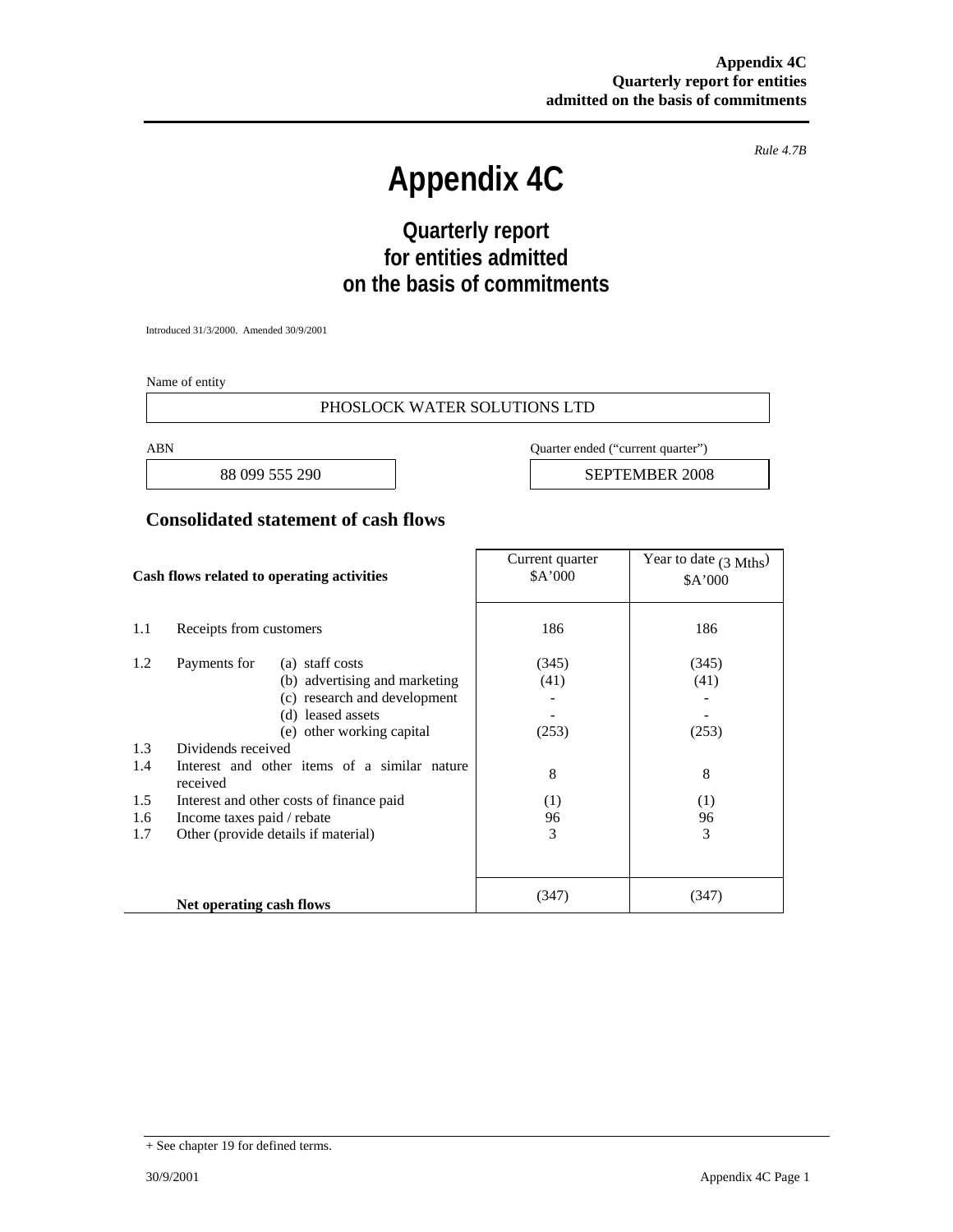|                      |                                                                                                                                                                                                                                | Current quarter<br>\$A'000 | Year to date $(3 \text{ Mths})$<br>\$A'000 |
|----------------------|--------------------------------------------------------------------------------------------------------------------------------------------------------------------------------------------------------------------------------|----------------------------|--------------------------------------------|
| 1.8                  | Net operating cash flows (carried forward)                                                                                                                                                                                     | (347)                      | (347)                                      |
| 1.9                  | Cash flows related to investing activities<br>Payment for acquisition of:<br>(a) businesses (item 5)<br>(b) equity investments<br>(c) intellectual property<br>(d) physical non-current assets<br>(e) other non-current assets | (6)                        | (6)                                        |
| 1.10                 | Proceeds from disposal of:<br>(a) businesses (item 5)<br>(b) equity investments<br>(c) intellectual property<br>(d) physical non-current assets<br>(e) other non-current assets                                                | 22                         | 22                                         |
| 1.11<br>1.12<br>1.13 | Loans to other entities<br>Loans repaid by other entities<br>Other (provide details if material)                                                                                                                               |                            |                                            |
|                      | Net investing cash flows                                                                                                                                                                                                       | 16                         | 16                                         |
| 1.14                 | Total operating and investing cash flows                                                                                                                                                                                       | (331)                      | (331)                                      |
| 1.15<br>1.16<br>1.17 | Cash flows related to financing activities<br>Proceeds from issues of shares, options, etc.<br>Proceeds from sale of forfeited shares<br>Proceeds from borrowings                                                              | 1,161                      | 1,161                                      |
| 1.18                 | Repayment of borrowings                                                                                                                                                                                                        | (2)                        | (2)                                        |
| 1.19<br>1.20         | Dividends paid<br>Other - Capital raising costs                                                                                                                                                                                | (31)                       | (31)                                       |
|                      | Net financing cash flows                                                                                                                                                                                                       | 1,128                      | 1,128                                      |
|                      | Net increase (decrease) in cash held                                                                                                                                                                                           | 797                        | 797                                        |
| 1.21<br>1.22         | Cash at beginning of quarter/year to date<br>Exchange rate adjustments                                                                                                                                                         | 350<br>27                  | 350<br>27                                  |
| 1.23                 | Cash at end of quarter                                                                                                                                                                                                         | 1,174                      | 1,174                                      |

<sup>+</sup> See chapter 19 for defined terms.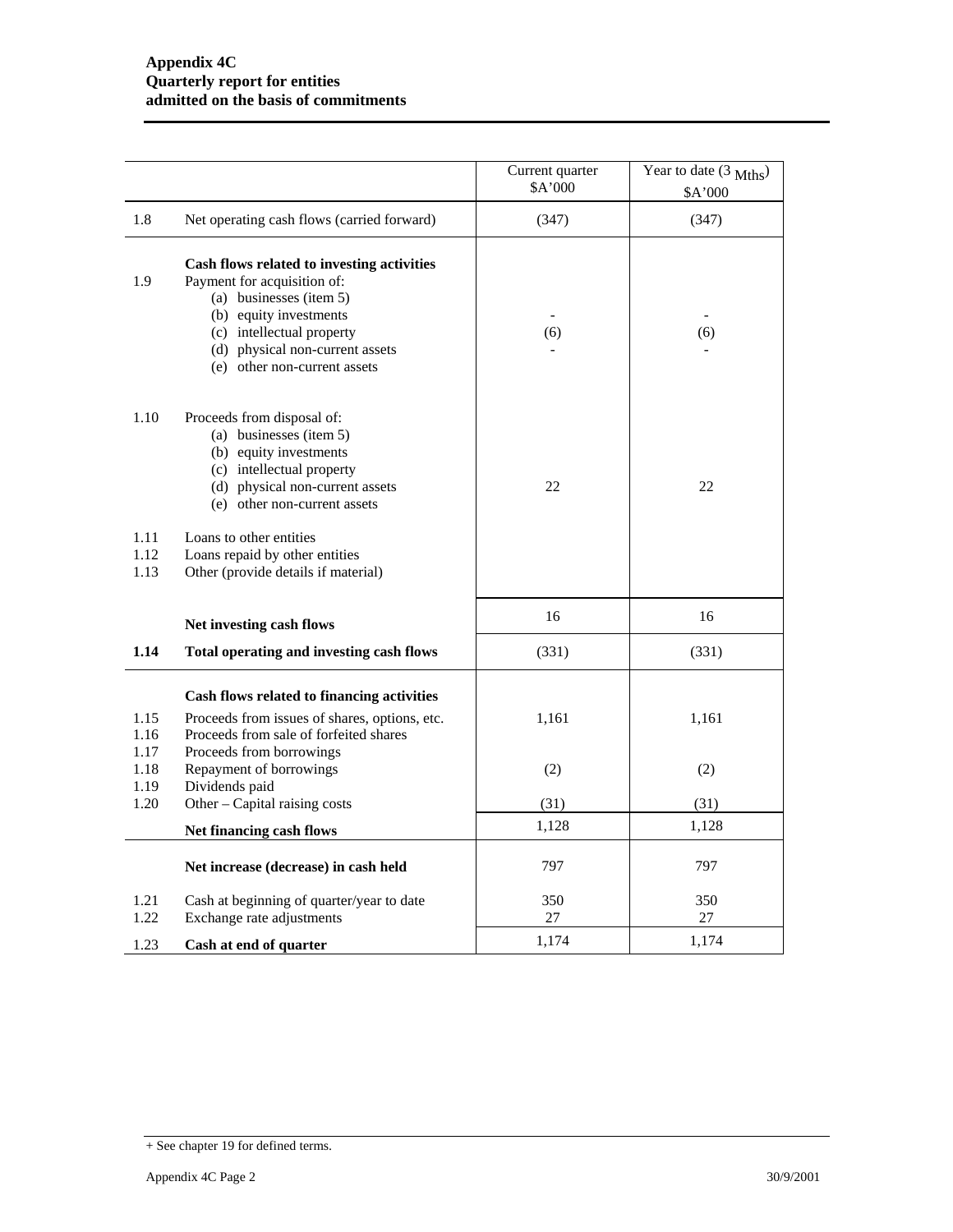# **Payments to directors of the entity and associates of the directors Payments to related entities of the entity and associates of the related entities**

|      |                                                                  | Current quarter<br>\$A'000 |
|------|------------------------------------------------------------------|----------------------------|
| 1.24 | Aggregate amount of payments to the parties included in item 1.2 | 113                        |
| 1.25 | Aggregate amount of loans to the parties included in item 1.11   |                            |
|      |                                                                  |                            |

1.26 Explanation necessary for an understanding of the transactions During the period \$68,750 was paid as Executive Director salaries and \$44,137 paid as Directors fees

### **Non-cash financing and investing activities**

2.1 Details of financing and investing transactions which have had a material effect on consolidated assets and liabilities but did not involve cash flows

 358,033, \$0.15 fully paid shares in the Parent entity were issued in payment of convertible note interest for the six month period ending on 19 August 2008.

2.2 Details of outlays made by other entities to establish or increase their share in businesses in which the reporting entity has an interest

 During the quarter Phoslock Europe GmbH was incorporated in Switzerland with an initial capital of CHF20,000 of which PWS contributed 60% and Bentophos Germany 40%.

### **Financing facilities available**

*Add notes as necessary for an understanding of the position. (See AASB 1026 paragraph 12.2).* 

|      |                             | Amount available<br>A'000 | Amount used<br>\$A'000 |
|------|-----------------------------|---------------------------|------------------------|
|      | Loan facilities             |                           |                        |
| -3.1 | Credit standby arrangements |                           |                        |

<sup>+</sup> See chapter 19 for defined terms.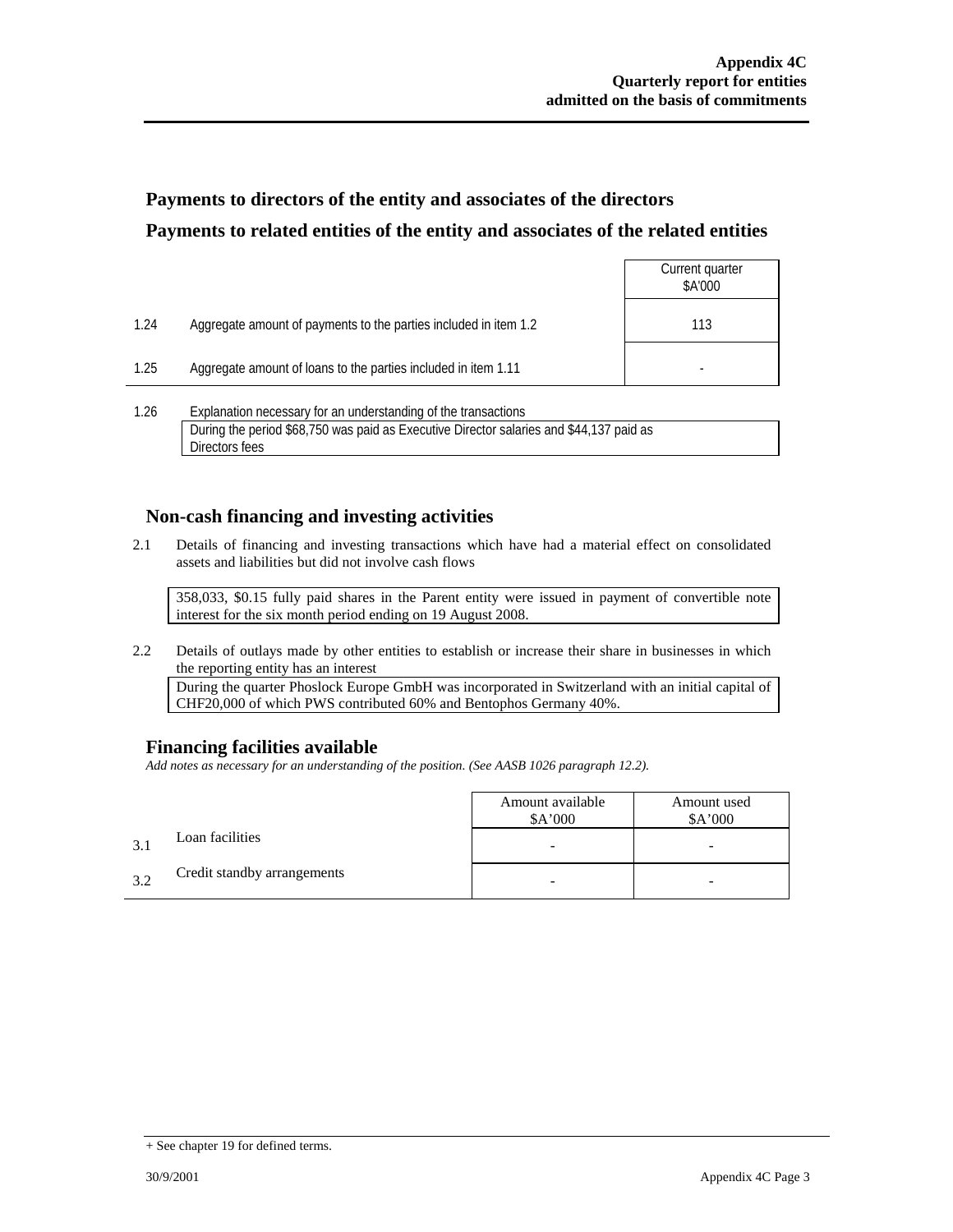## **Reconciliation of cash**

| Reconciliation of cash at the end of the quarter (as<br>shown in the consolidated statement of cash flows) to<br>the related items in the accounts is as follows. |                                           | Current quarter<br>A'000 | Previous quarter<br>A'000 |
|-------------------------------------------------------------------------------------------------------------------------------------------------------------------|-------------------------------------------|--------------------------|---------------------------|
| 4.1                                                                                                                                                               | Cash on hand and at bank                  | 1,129                    | 279                       |
| 4.2                                                                                                                                                               | Deposits at call                          |                          |                           |
| 4.3                                                                                                                                                               | Bank overdraft                            |                          |                           |
| 4.4                                                                                                                                                               | Other $-$ Term deposit                    | 45                       | 71                        |
|                                                                                                                                                                   | Total: cash at end of quarter (item 1.23) | 1.174                    | 350                       |

Acquisitions and disposals of business entities

|     |                                              | Acquisitions<br>$(Item\ 1.9(a))$ | Disposals<br>$(Item\ 1.10(a))$ |
|-----|----------------------------------------------|----------------------------------|--------------------------------|
| 5.1 | Name of entity                               |                                  |                                |
| 5.2 | Place of incorporation<br>or registration    |                                  |                                |
| 5.3 | Consideration for<br>acquisition or disposal |                                  |                                |
| 5.4 | Total net assets                             |                                  |                                |
| 5.5 | Nature of business                           |                                  |                                |
|     |                                              |                                  |                                |

<sup>+</sup> See chapter 19 for defined terms.